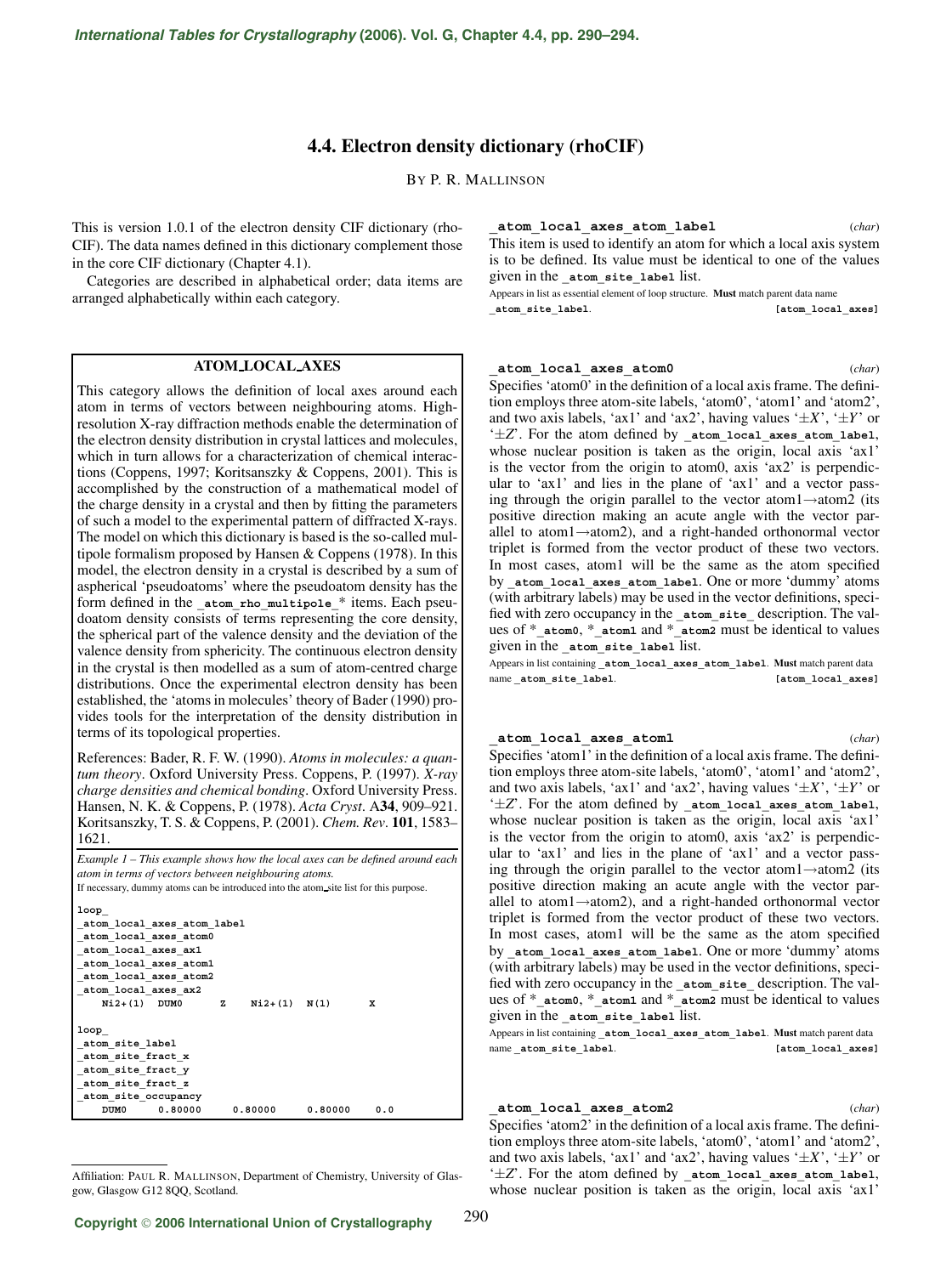is the vector from the origin to atom0, axis 'ax2' is perpendicular to 'ax1' and lies in the plane of 'ax1' and a vector passing through the origin parallel to the vector atom1→atom2 (its positive direction making an acute angle with the vector parallel to atom1→atom2), and a right-handed orthonormal vector triplet is formed from the vector product of these two vectors. In most cases, atom1 will be the same as the atom specified by **\_atom\_local\_axes\_atom\_label**. One or more 'dummy' atoms (with arbitrary labels) may be used in the vector definitions, specified with zero occupancy in the **atom** site description. The values of \***\_atom0**, \***\_atom1** and \***\_atom2** must be identical to values given in the **\_atom\_site\_label** list.

Appears in list containing **\_atom\_local\_axes\_atom\_label**. **Must** match parent data name **atom** site label. **[atom** local axes]

#### **\_atom\_local\_axes\_ax1** (*char*)

Specifies 'ax1' in the definition of a local axis frame. The definition employs three atom-site labels, 'atom0', 'atom1' and 'atom2', and two axis labels, 'ax1' and 'ax2', having values '±*X*', '±*Y*' or '±*Z*'. For the atom defined by **\_atom\_local\_axes\_atom\_label**, whose nuclear position is taken as the origin, local axis 'ax1' is the vector from the origin to atom0, axis 'ax2' is perpendicular to 'ax1' and lies in the plane of 'ax1' and a vector passing through the origin parallel to the vector atom1→atom2 (its positive direction making an acute angle with the vector parallel to atom1→atom2), and a right-handed orthonormal vector triplet is formed from the vector product of these two vectors. In most cases, atom1 will be the same as the atom specified by atom local axes atom label. One or more 'dummy' atoms (with arbitrary labels) may be used in the vector definitions, specified with zero occupancy in the **atom** site description. The values of \***\_atom0**, \***\_atom1** and \***\_atom2** must be identical to values given in the atom site label list.

Appears in list containing **\_atom\_local\_axes\_atom\_label**. The data value must be one of the following:

|  | x X y Y z Z +x +X +y +Y +z +Z -x -X -y |  |  |  |  |  |  |                   |
|--|----------------------------------------|--|--|--|--|--|--|-------------------|
|  | $-Y$ -z -Z.                            |  |  |  |  |  |  | [atom local axes] |

**\_atom\_local\_axes\_ax2** (*char*) Specifies 'ax2' in the definition of a local axis frame. The definition employs three atom-site labels, 'atom0', 'atom1' and 'atom2', and two axis labels, 'ax1' and 'ax2', having values ' $\pm X$ ', ' $\pm Y$ ' or '±*Z*'. For the atom defined by **\_atom\_local\_axes\_atom\_label**, whose nuclear position is taken as the origin, local axis 'ax1' is the vector from the origin to atom0, axis 'ax2' is perpendicular to 'ax1' and lies in the plane of 'ax1' and a vector passing through the origin parallel to the vector atom1→atom2 (its positive direction making an acute angle with the vector parallel to atom1→atom2), and a right-handed orthonormal vector triplet is formed from the vector product of these two vectors. In most cases, atom1 will be the same as the atom specified by atom local axes atom label. One or more 'dummy' atoms (with arbitrary labels) may be used in the vector definitions, specified with zero occupancy in the **atom** site description. The values of \***\_atom0**, \***\_atom1** and \***\_atom2** must be identical to values given in the **\_atom\_site\_label** list.

Appears in list containing **\_atom\_local\_axes\_atom\_label**.

The data value must be one of the following:

x X y Y z Z +x +X +y +Y +z +Z -x -X -y -Y -z -Z. **[atom\_local\_axes]**

### **ATOM RHO MULTIPOLE**

This category contains information about the multipole coefficients used to describe the electron density. High-resolution X-ray diffraction methods enable the determination of the electron density distribution in crystal lattices and molecules, which in turn allows for a characterization of chemical interactions (Coppens, 1997; Koritsanszky & Coppens, 2001). This is accomplished by the construction of a mathematical model of the charge density in a crystal and then by fitting the parameters of such a model to the experimental pattern of diffracted X-rays. The model on which this dictionary is based is the so-called multipole formalism proposed by Hansen & Coppens (1978). In this model, the electron density in a crystal is described by a sum of aspherical 'pseudoatoms' where the pseudoatom density has the form defined in the atom rho multipole \* items. Each pseudoatom density consists of terms representing the core density, the spherical part of the valence density and the deviation of the valence density from sphericity. The continuous electron density in the crystal is then modelled as a sum of atom-centred charge distributions. Once the experimental electron density has been established, the 'atoms in molecules' theory of Bader (1990) provides tools for the interpretation of the density distribution in terms of its topological properties.

References: Bader, R. F. W. (1990). *Atoms in molecules: a quantum theory*. Oxford University Press. Coppens, P. (1997). *X-ray charge densities and chemical bonding*. Oxford University Press. Hansen, N. K. & Coppens, P. (1978). *Acta Cryst.* A**34**, 909–921. Koritsanszky, T. S. & Coppens, P. (2001). *Chem. Rev*. **101**, 1583– 1621.

*Example 1 – Multipole coefficients for the nickel ion in [Ni(H*3*L)][NO*3*][PF*6*], [H*3*L = N,N ,N-tris(2-hydroxy-3-methylbutyl)-1,4,7-triazacyclononane] [G. T. Smith et al. (1997). J. Am. Chem. Soc. 119, 5028–5034].*

**loop\_ \_atom\_rho\_multipole\_atom\_label \_atom\_rho\_multipole\_coeff\_Pv \_atom\_rho\_multipole\_coeff\_P00 \_atom\_rho\_multipole\_coeff\_P11 \_atom\_rho\_multipole\_coeff\_P1-1 \_atom\_rho\_multipole\_coeff\_P10 \_atom\_rho\_multipole\_coeff\_P20 \_atom\_rho\_multipole\_coeff\_P21 \_atom\_rho\_multipole\_coeff\_P2-1 \_atom\_rho\_multipole\_coeff\_P22 \_atom\_rho\_multipole\_coeff\_P2-2 \_atom\_rho\_multipole\_coeff\_P30 \_atom\_rho\_multipole\_coeff\_P31 \_atom\_rho\_multipole\_coeff\_P3-1 \_atom\_rho\_multipole\_coeff\_P32 \_atom\_rho\_multipole\_coeff\_P3-2 \_atom\_rho\_multipole\_coeff\_P33 \_atom\_rho\_multipole\_coeff\_P3-3 \_atom\_rho\_multipole\_coeff\_P40 \_atom\_rho\_multipole\_coeff\_P41 \_atom\_rho\_multipole\_coeff\_P4-1 \_atom\_rho\_multipole\_coeff\_P42 \_atom\_rho\_multipole\_coeff\_P4-2 \_atom\_rho\_multipole\_coeff\_P43 \_atom\_rho\_multipole\_coeff\_P4-3 \_atom\_rho\_multipole\_coeff\_P44 \_atom\_rho\_multipole\_coeff\_P4-4 \_atom\_rho\_multipole\_kappa \_atom\_rho\_multipole\_kappa\_prime0 \_atom\_rho\_multipole\_kappa\_prime1 \_atom\_rho\_multipole\_kappa\_prime2 \_atom\_rho\_multipole\_kappa\_prime3 \_atom\_rho\_multipole\_kappa\_prime4 Ni2+(1) 2.38(4) 0.32(4) 0.00 0.00 -0.02(1) 0.00(2) 0.00 0.00 0.00 0.00 -0.08(1) 0.00 0.00 0.00 0.00 0.06(1) -0.04(1) 0.05(1) 0.00 0.00 0.00 0.00 -0.20(1) 0.08(1) 0.00 0.00 1.04(1) 0.44(1) 0.44 1.15(4) 0.44 1.15**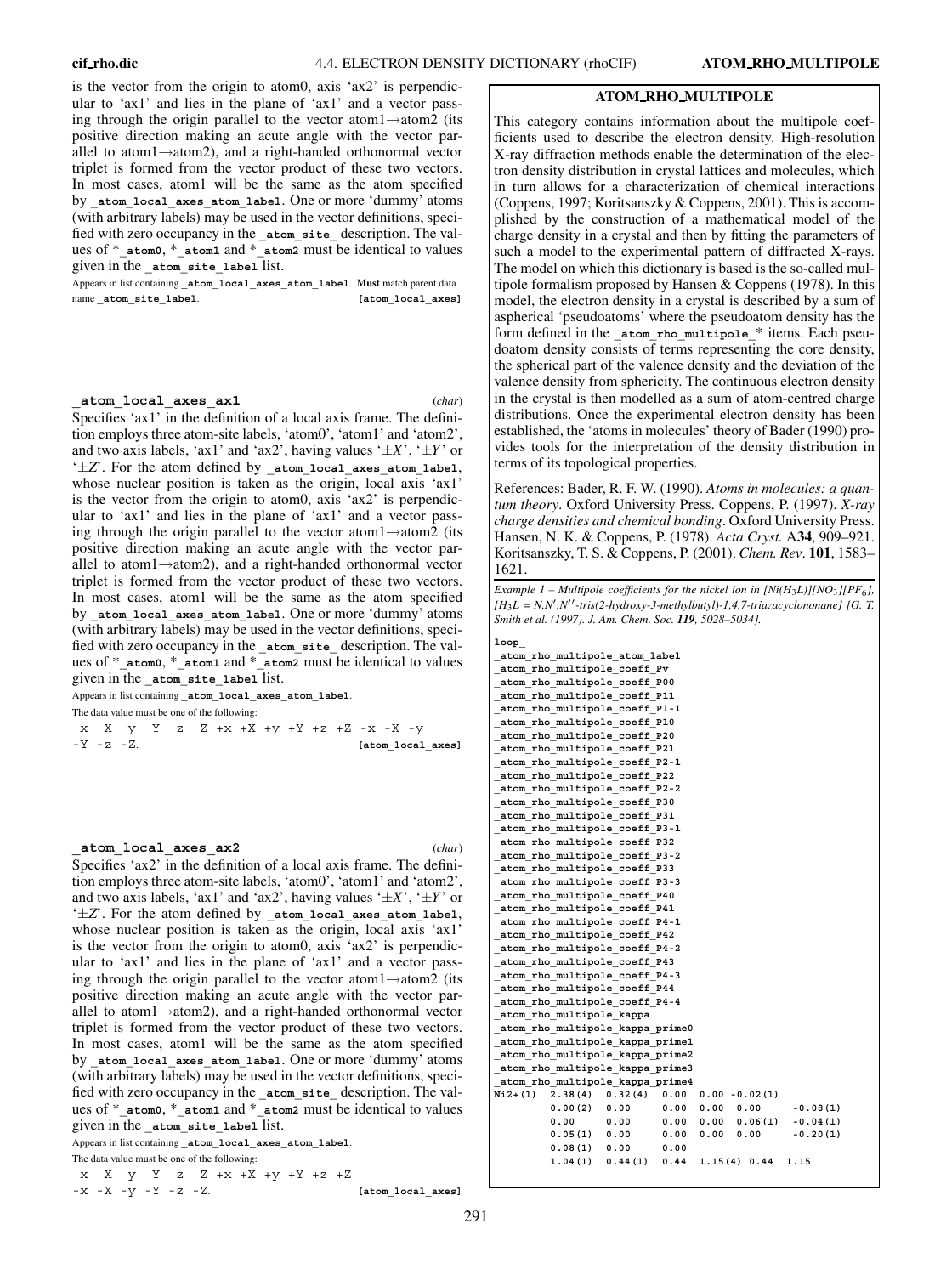#### **ATOM RHO MULTIPOLE** 4. DATA DICTIONARIES **cif rho.dic**

Appears in list as essential element of loop structure. **Must** match parent data name **\_atom\_site\_label**. **[atom\_rho\_multipole]**

**\_atom\_rho\_multipole\_coeff\_Pc \_atom\_rho\_multipole\_coeff\_Pv \_atom\_rho\_multipole\_coeff\_P00 \_atom\_rho\_multipole\_coeff\_P10 \_atom\_rho\_multipole\_coeff\_P11 \_atom\_rho\_multipole\_coeff\_P1-1 \_atom\_rho\_multipole\_coeff\_P20 \_atom\_rho\_multipole\_coeff\_P21 \_atom\_rho\_multipole\_coeff\_P2-1 \_atom\_rho\_multipole\_coeff\_P22 \_atom\_rho\_multipole\_coeff\_P2-2 \_atom\_rho\_multipole\_coeff\_P30 \_atom\_rho\_multipole\_coeff\_P31 \_atom\_rho\_multipole\_coeff\_P3-1 \_atom\_rho\_multipole\_coeff\_P32 \_atom\_rho\_multipole\_coeff\_P3-2 \_atom\_rho\_multipole\_coeff\_P33 \_atom\_rho\_multipole\_coeff\_P3-3 \_atom\_rho\_multipole\_coeff\_P40 \_atom\_rho\_multipole\_coeff\_P41 \_atom\_rho\_multipole\_coeff\_P4-1 \_atom\_rho\_multipole\_coeff\_P42 \_atom\_rho\_multipole\_coeff\_P4-2 \_atom\_rho\_multipole\_coeff\_P43 \_atom\_rho\_multipole\_coeff\_P4-3 \_atom\_rho\_multipole\_coeff\_P44 \_atom\_rho\_multipole\_coeff\_P4-4** (*numb, su*)

Specifies the multipole population coefficients  $P(l, m)$  for the atom identified in **\_atom\_rho\_multipole\_atom\_label**. The multipoles are defined with respect to the local axes specified in the ATOM**\_**LOCAL**\_**AXES category. The coefficients refer to the multipole formalism described by Hansen & Coppens [1978, equation (2)] which gives the electron density at position vector **r** with respect to an atomic nucleus as

$$
\rho(\mathbf{r}) = P_c \rho_{\text{core}}(\mathbf{r}) + P_v \kappa^3 \rho_{\text{valence}}(\kappa r) + \sum \{\kappa'(l)^3 R(\kappa'(l), l, \mathbf{r})\} \sum \{P(l, m) d(l, m, \theta, \varphi)\},
$$

where  $P_c =$  **\_atom\_rho\_multipole\_coeff\_Pc,**  $P_v =$  **\_atom\_rho multipole\_coeff\_Pv**, *P*(0, 0) = **\_atom\_rho\_multipole\_coeff\_ P00**,  $P_c+P_v+P(0,0)=Z$  (the atomic number) for a neutral atom,  $\kappa$ = **\_atom\_rho\_multipole\_kappa**, κ (*l*) = **\_atom\_rho\_multipole\_ kappa prime**[1] and  $d(l, m, \theta, \varphi)$  is the spherical harmonic of order *l*, *m* at the position  $(\theta, \varphi)$  with respect to spherical coordinates centred on the atom. The summations are performed over the index ranges  $0 \le l \le l_{\text{max}}, -l \le m \le l$ , respectively, where  $l_{\text{max}}$  is the highest order of multipole applied. The spherical coordinates are related to the local Cartesian axes defined in category ATOM**\_**LOCAL**\_**AXES, *z* is the polar axis from which the angle  $\theta$  is measured, and the angle  $\varphi$  is measured from the *x* axis in the *xy* plane with the *y* axis having a value of  $\varphi = +90^\circ$ .  $R(\kappa'(l), l, \mathbf{r})$  is defined in the **\_atom\_rho\_multipole\_radial\_\*** items.  $\rho_{\text{core}}(\mathbf{r})$  and  $\rho_{\text{valence}}(\kappa r)$  are the spherical core and valence densities, respectively. They are obtained from atomic orbital analytic wavefunctions such as those tabulated by Clementi & Roetti (1974). They are also the Fourier transforms of the X-ray scattering factors given in **\_atom\_rho\_multipole\_scat\_core** and **\_atom\_rho\_multipole\_scat\_valence**.

References: Clementi, E. & Roetti, C. (1974). *At. Data Nucl. Data Tables*, **14**, 177–478. Hansen, N. K. & Coppens, P. (1978). *Acta Cryst.* A**34**, 909–921.

Appears in list containing **\_atom\_rho\_multipole\_atom\_label**.

**[atom\_rho\_multipole]**

| atom rho multipole configuration                                    | (char) |
|---------------------------------------------------------------------|--------|
| This item defines the electronic configuration of the atom given in |        |
| atom rho multipole atom label as free text.                         |        |

Appears in list containing **\_atom\_rho\_multipole\_atom\_label**.

**[atom\_rho\_multipole]**

**\_atom\_rho\_multipole\_core\_source** (*char*), This item gives the source of the orbital exponents and expansion coefficients used to obtain the spherical core density of the atom defined in **\_atom\_rho\_multipole\_atom\_label**. Alternatively, the core density may be obtained as described in the **\_atom\_rho\_multipole\_scat\_core** item.

References: Clementi, E. & Roetti, C. (1974). *At. Data Nucl. Data Tables*, **14**, 177–478.

Appears in list containing **\_atom\_rho\_multipole\_atom\_label**. Example:

; Clementi, E. & Roetti, C. (1974). At. Data Nucl. Data Tables, 14, 177-478.

; **[atom\_rho\_multipole]**

**\_atom\_rho\_multipole\_kappa \_atom\_rho\_multipole\_kappa\_prime0 \_atom\_rho\_multipole\_kappa\_prime1 \_atom\_rho\_multipole\_kappa\_prime2**

**\_atom\_rho\_multipole\_kappa\_prime3**

**\_atom\_rho\_multipole\_kappa\_prime4** (*numb, su*) Gives the radial function expansion–contraction coefficients  $(\kappa$  = **\_atom\_rho\_multipole\_kappa** and  $\kappa'(l)$  = **\_atom\_rho\_ multipole\_kappa\_prime[l**]) for the atom specified in **\_atom\_rho\_ multipole\_atom\_label**. The coefficients refer to the multipole formalism described by Hansen & Coppens [1978, equation (2)], which gives the electron density at position vector **r** with respect to an atomic nucleus as

$$
\rho(\mathbf{r}) = P_c \rho_{\text{core}}(\mathbf{r}) + P_v \kappa^3 \rho_{\text{valence}}(\kappa r) + \sum \{\kappa'(l)^3 R(\kappa'(l), l, \mathbf{r})\} \sum \{P(l, m) d(l, m, \theta, \varphi)\},
$$

where  $P_c =$  **\_atom\_rho\_multipole\_coeff\_Pc,**  $P_v =$  **\_atom rho\_multipole\_coeff\_Pv**, *P*(0, 0) = **\_atom\_rho\_multipole\_ coeff\_P00**,  $P_c + P_v + P(0, 0) = Z$  (the atomic number) for a neutral atom,  $P(l, m) =$  atom rho multipole coeff P[lm] and  $d(l, m, \theta, \varphi)$  is the spherical harmonic of order  $l, m$  at the position  $(\theta, \varphi)$  with respect to spherical coordinates centred on the atom. The spherical coordinates are related to the local Cartesian axes defined in category ATOM**\_**LOCAL**\_**AXES, *z* is the polar axis from which the angle  $\theta$  is measured, and the angle  $\varphi$  is measured from the *x* axis in the *xy* plane with the *y* axis having a value of  $\varphi = +90^\circ$ .  $R(\kappa'(l), l, r)$  is defined in the **atom** rho multipole radial \* items.  $\rho_{\text{core}}(\mathbf{r})$ and  $\rho_{valence}(\kappa r)$  are the spherical core and valence densities, respectively. They are obtained from atomic orbital analytic wavefunctions such as those tabulated by Clementi & Roetti (1974). They are also the Fourier transforms of the X-ray scattering factors given in **\_atom\_rho\_multipole\_scat\_core** and **atom** rho multipole scat valence. The order, *l*, of  $\kappa'$  refers to the order of the multipole function,  $0 \le l \le 4$ . The values of  $\kappa'$ are normally constrained to be equal.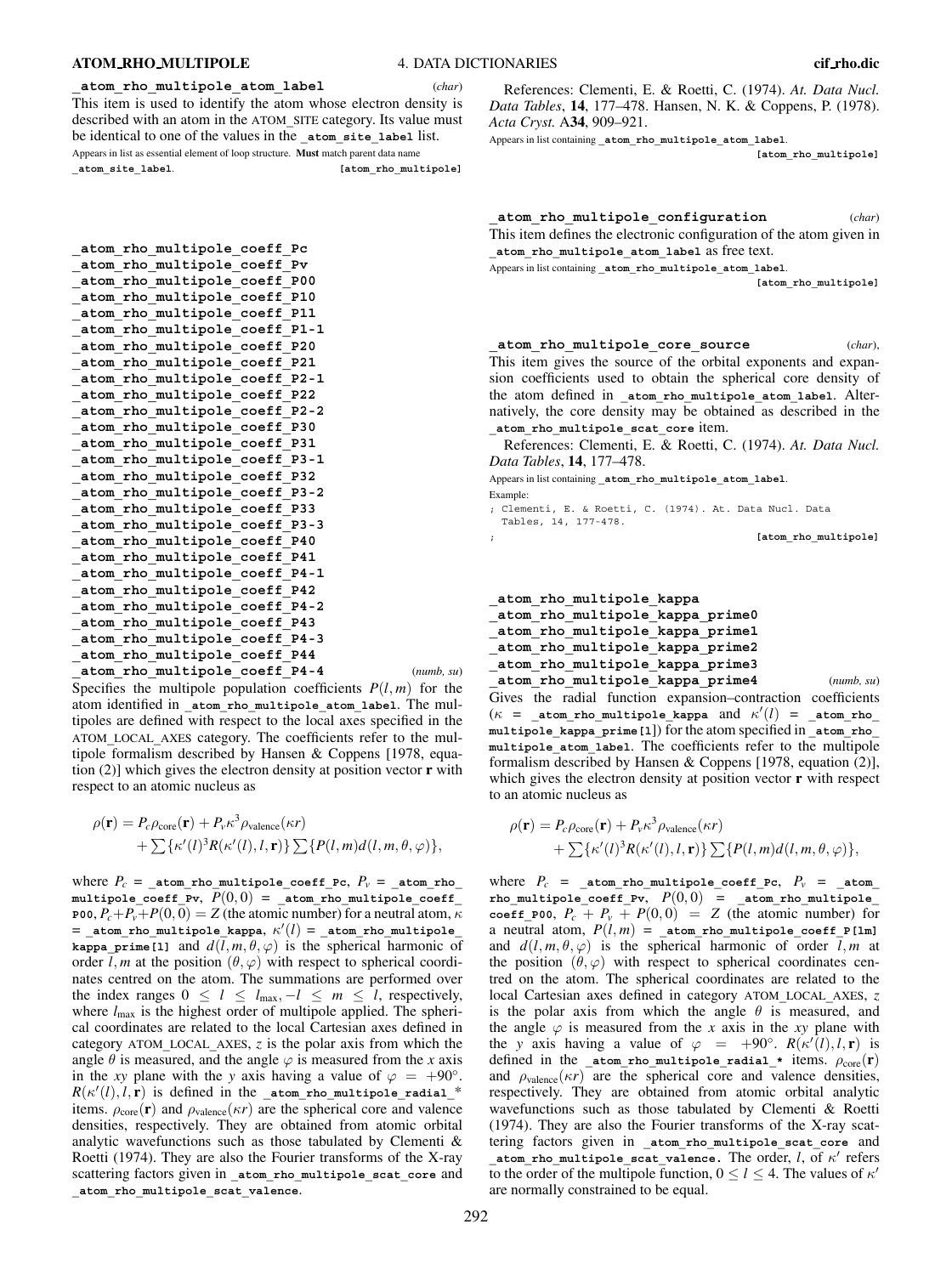References: Clementi, E. & Roetti, C. (1974). *At. Data Nucl. Data Tables*, **14**, 177–478. Hansen, N. K. & Coppens, P. (1978). *Acta Cryst.* A**34**, 909–921.

Appears in list containing **\_atom\_rho\_multipole\_atom\_label**.

**[atom\_rho\_multipole]**

**\_atom\_rho\_multipole\_radial\_function\_type** (*char*) Specifies the function  $R(\kappa'(l), l, r)$  used for the radial dependence of the valence electron density in the multipole formalism described by Hansen & Coppens [1978, equation (2)] which gives the electron density at position vector **r** with respect to the nucleus of the atom specified in **\_atom\_rho\_multipole\_atom\_label** as

$$
\rho(\mathbf{r}) = P_c \rho_{\text{core}}(\mathbf{r}) + P_v \kappa^3 \rho_{\text{valence}}(\kappa r) + \sum \{\kappa'(l)^3 R(\kappa'(l), l, \mathbf{r})\} \sum \{P(l, m) d(l, m, \theta, \varphi)\},
$$

where  $P_c$  =  $_{\text{atom\_rho\_multiple\_coeff\_PC}}$ ,  $P_v$  =  $_{\text{atom\_atom}}$ **rho\_multipole\_coeff\_Pv**, *P*(0, 0) = **\_atom\_rho\_multipole\_ coeff\_P00**,  $P_c + P_v + P(0,0) = Z$  (the atomic number) for a neutral atom,  $\kappa$  =  $_{\texttt{atom\_rho\_multiple\_kappa}}$ ,  $\kappa'(l)$  = \_atom\_rho\_multipole\_kappa\_prime[1],  $P(l,m)$  = **atom** rho multipole coeff P[lm] and  $d(l, m, \theta, \varphi)$  is the spherical harmonic of order *l*, *m* at the position  $(\theta, \varphi)$  with respect to spherical coordinates centred on the atom. The summations are performed over the index ranges  $0 \le l \le l_{\text{max}}, -l \le m \le l$ , respectively, where  $l_{\text{max}}$  is the highest order of multipole applied. The spherical coordinates are related to the local Cartesian axes defined in category ATOM**\_**LOCAL**\_**AXES, *z* is the polar axis from which the angle  $\theta$  is measured and the angle  $\varphi$  is measured from the *x* axis in the *xy* plane with the *y* axis having a value of  $\varphi = +90^\circ$ .  $\rho_{\text{core}}(\mathbf{r})$  and  $\rho_{\text{valence}}(\kappa r)$  are the spherical core and valence densities, respectively. They are obtained from atomic orbital analytic wavefunctions such as those tabulated by Clementi & Roetti (1974). They are also the Fourier transforms of the X-ray scattering factors given in **\_atom\_rho\_multipole\_scat\_core** and **\_atom\_rho\_multipole\_scat\_valence**.

This item need not be given if a Slater function is used. The parameters of the Slater function should be given using the **\_atom\_rho\_multipole\_radial\_slater\_\*** items.

References: Clementi, E. & Roetti, C. (1974). *At. Data Nucl. Data Tables*, **14**, 177–478. Hansen, N. K. & Coppens, P. (1978). *Acta Cryst.* A**34**, 909–921.

Appears in list containing **\_atom\_rho\_multipole\_atom\_label**.

**[atom\_rho\_multipole]**

```
_atom_rho_multipole_radial_slater_n0
_atom_rho_multipole_radial_slater_zeta0
_atom_rho_multipole_radial_slater_n1
_atom_rho_multipole_radial_slater_zeta1
_atom_rho_multipole_radial_slater_n2
_atom_rho_multipole_radial_slater_zeta2
_atom_rho_multipole_radial_slater_n3
_atom_rho_multipole_radial_slater_zeta3
_atom_rho_multipole_radial_slater_n4
```
**\_atom\_rho\_multipole\_radial\_slater\_zeta4** (*numb, su*) These items are used when the radial dependence of the electron density,  $R(\kappa'(l), l, r)$ , of the atom specified in **\_atom\_rho\_multipole\_atom\_label** is expressed as a Slater-type function [Hansen & Coppens (1978), equation (3)]:

$$
R(\kappa'(l), l, \mathbf{r}) =
$$
  
{\zeta(l)^{n(l)+3}/[n(l) + 2]!\}(\kappa'(l)r)^{n(l)} \exp(-\kappa'(l)\zeta(l)r),

where  $\kappa'(l)$  = \_atom\_rho\_multipole\_kappa\_prime[1],  $n(l)$ =  $\alpha$  atom rho multipole radial slater n[l] and  $\zeta(l) =$ 

 $\_$ atom\_rho\_multipole\_slater\_zeta[l].  $R(\kappa'(l), l, \mathbf{r})$  appears in the multipole formalism described by Hansen & Coppens [1978, equation (2)] which gives the electron density at position vector **r** with respect to an atomic nucleus as

$$
\rho(\mathbf{r}) = P_c \rho_{\text{core}}(\mathbf{r}) + P_v \kappa^3 \rho_{\text{valence}}(\kappa r) + \sum \{\kappa'(l)^3 R(\kappa'(l), l, \mathbf{r})\} \sum \{P(l, m) d(l, m, \theta, \varphi)\},
$$

where  $P_c =$  **\_atom\_rho\_multipole\_coeff\_Pc,**  $P_v =$  **\_atom**\_ **rho\_multipole\_coeff\_Pv**, *P*(0, 0) = **\_atom\_rho\_multipole\_ coeff** P00,  $P_c + P_v + P(0, 0) = Z$  (the atomic number) for a neutral atom,  $\kappa$  =  $_{\text{atom\_rho\_multiple\_kappa}}$ ,  $\kappa'(l)$  = \_atom\_rho\_multipole\_kappa\_prime[1],  $P(l,m)$  = **atom** rho multipole coeff P[lm] and  $d(l, m, \theta, \varphi)$  is the spherical harmonic of order *l*, *m* at the position  $(\theta, \varphi)$  with respect to spherical coordinates centred on the atom. The spherical coordinates are related to the local Cartesian axes defined in category ATOM**\_**LOCAL**\_**AXES, *z* is the polar axis from which the angle  $\theta$  is measured, and the angle  $\varphi$  is measured from the *x* axis in the *xy* plane with the *y* axis having a value of  $\varphi = +90^\circ$ .  $\rho_{\text{core}}(\mathbf{r})$  and  $\rho_{\text{valence}}(\kappa r)$  are the spherical core and valence densities, respectively. They are obtained from atomic orbital analytic wavefunctions such as those tabulated by Clementi & Roetti (1974). They are also the Fourier transforms of the X-ray scattering factors given in **\_atom\_rho\_multipole\_scat\_core** and **\_atom\_rho\_multipole\_scat\_valence**.

References: Clementi, E. & Roetti, C. (1974). *At. Data Nucl. Data Tables*, **14**, 177–478. Hansen, N. K. & Coppens, P. (1978). *Acta Cryst.* A**34**, 909–921.

Appears in list containing **\_atom\_rho\_multipole\_atom\_label**.

**[atom\_rho\_multipole]**

## **\_atom\_rho\_multipole\_scat\_core** (*char*)

This item gives the scattering factor for the core electrons of the atom specified in **\_atom\_rho\_multipole\_atom\_label** as a function of  $\sin(\theta)/\lambda$ . The text should contain only a table of two columns, the first giving the value of  $sin(\theta)/\lambda$ , the second giving the X-ray scattering factor at this point in reciprocal space. The atomic core scattering factors are used in leastsquares fitting of the items in **\_atom\_rho\_multipole\_coeff\_**\* and **\_atom\_rho\_multipole\_kappa\_**\* to experimental X-ray structure factors [see for example Coppens (1997)]. This item enables them to be supplied in the form of a numerical table. Normally, they originate from atomic orbital analytic wavefunctions such as those tabulated by Clementi & Roetti (1974).

References: Clementi, E. & Roetti, C. (1974). *At. Data Nucl. Data Tables*, **14**, 177–478. Coppens, P. (1997). *X-ray charge densities and chemical bonding.* Oxford University Press. Appears in list containing **\_atom\_rho\_multipole\_atom\_label**.

**[atom\_rho\_multipole]**

#### **\_atom\_rho\_multipole\_scat\_valence** (*char*)

This item gives the scattering factor for the valence electrons of the atom specified in **\_atom\_rho\_multipole\_atom\_label** as a function of  $\sin(\theta)/\lambda$ . The text should contain only a table of two columns, the first giving the value of  $sin(\theta)/\lambda$ , the second giving the X-ray scattering factor at this point in reciprocal space. The atomic valence scattering factors are used in leastsquares fitting of the items in **\_atom\_rho\_multipole\_coeff\_**\* and **\_atom\_rho\_multipole\_kappa\_**\* to experimental X-ray structure factors [see for example Coppens (1997)]. This item enables them to be supplied in the form of a numerical table. Normally, they originate from atomic orbital analytic wavefunctions such as those tabulated by Clementi & Roetti (1974).